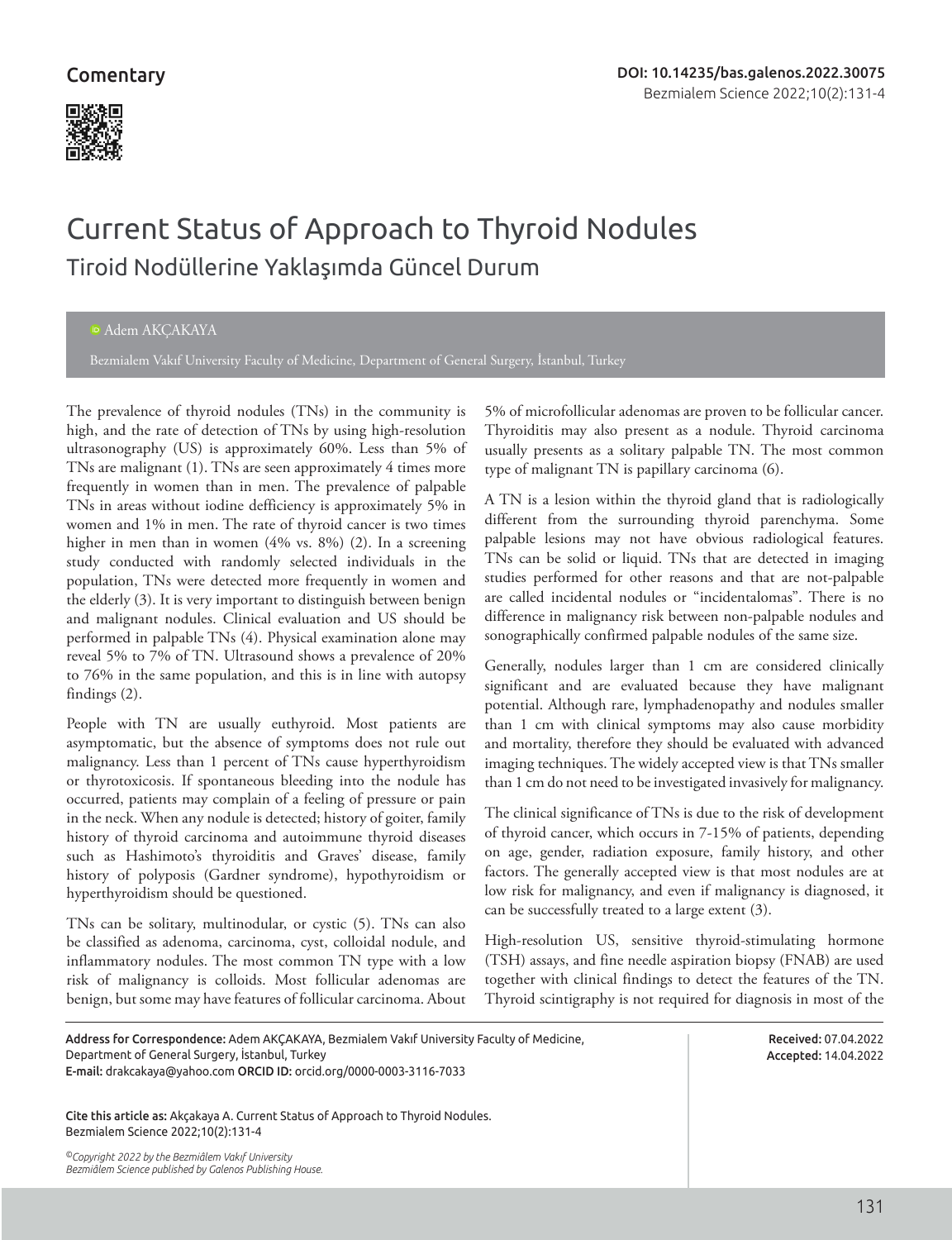patients, but can be used to detect functional autonomy in iodine deficient soils in patients with low serum TSH or multinodular thyroid gland. Serum TSH measurement is the first laboratory test to detect thyroid function. Afterwards, measurement of free thyroxine (FT4) and free triiodothyronine (FT3) levels, and thyroid peroxidase antibodies (TPOAbs) may be requested. Measurement of unstimulated serum calcitonin should only be performed when medullary thyroid cancer (MTC) is suspected based on FNAB results or the patient's history (4).

1- **Measurement of serum thyrotropin level:** During the initial evaluation of a patient with a TN, serum thyrotropin level should be measured. If the serum TSH level is below normal, a radionuclide thyroid scan should be performed. If serum TSH level is normal or elevated, radionuclide scanning should not be performed as the initial imaging evaluation.

2- **Serum thyroglobulin level:** Routine measurement of serum thyroglobulin (Tg) level is not recommended for the initial evaluation of TNs. Serum Tg levels may be elevated in most thyroid diseases and measuring its level is a low-sensitivity and non-specific test for thyroid cancer.

3- **Serum calcitonin level:** Routine measurement of serum calcitonin level is not recommended for the initial evaluation of TNs. If the unstimulated serum calcitonin level is higher than 50-100 µpg/mL, it is significant for the diagnosis of MTC. There are studies showing that calcitonin measurement from the FNAB material of TN may be helpful in the preoperative evaluation of patients with moderately elevated basal serum calcitonin level (20-100 µpg/mL).

4- **18F-Fluorodeoxyglucose positron emission tomography scan (18FDG-PET**): Focal 18FDG-PET uptake in a sonographically confirmed TN is significant for thyroid cancer risk, and FNAB is recommended for nodules larger than 1 cm. Extensive 18FDG-PET uptake with sonographic and clinical signs of chronic lymphocytic thyroiditis does not require further imaging or FNAB.

5- **Thyroid sonography:** Thyroid sonography, including examination of cervical lymph nodes, should be performed in all patients with known or suspected TN. Thyroid US is widely used to assess the risk of malignancy in TN and to help decide whether FNAB is indicated. AACE/ACE/AME guidelines recommend that the position, shape, size, border, content, echogenicity and vascular status information of TN be included in US reports (3,7).

When evaluating the thyroid parenchyma with ultrasound, homogeneity or heterogeneity of the thyroid gland, size of the gland, size, location and sonographic characteristics of any nodule, presence or absence of suspicious cervical lymph nodes in the central or lateral compartments are evaluated. The report should note the size of the nodule in three dimensions and its location (for example, the right upper lobe) and all of the sonographic characteristics, including the structure of the nodule (solid, cystic ratio or spongy), echogenicity, borders, vascularity, presence and type of calcifications. The pattern of sonographic

features and the size of the nodule provide important information in the decision of FNAB.

Thyroid ultrasound is an important imaging modality used to evaluate TNs. Thyroid sonography, including examination of cervical lymph nodes, should be offered in all patients with known or suspected TNs. US can provide information about dimensions, vascularity, structure and parenchymal changes and detect lesions as small as 2 mm. It is widely used to avoid unnecessary use of invasive procedures and to differentiate benign and malignant lesions (2).

The FNAB can be performed with palpation if diagnostic US confirms the presence of a solid nodule corresponding to the palpable nodule. When clinically indicated, it is preferred to perform FNAB under ultrasound guidance in the evaluation of TNs. FNAB is the most accurate and cost-effective method for evaluating TNs. Retrospective studies have shown that USguided FNAB procedure has lower rates of both non-diagnostic and false-negative cytology compared to palpation. US-guided FNAB should be preferred, especially in deeply located, difficult to palpate or posteriorly located nodules that are not larger than 1 cm, are not palpable, have non-diagnostic cytology in the previous biopsy, have mixed or cystic components. Cystic or spongy lesions are considered to pose a low risk for malignancy, and if they are larger than 2 centimeters, they are either monitored or biopsied (2,3).

If a cyst is large and symptomatic, aspiration and ethanol ablation may be considered as therapeutic interventions. If aspiration is performed, it should be evaluated cytologically. When TNs are detected, sonographic evaluation of the anterior cervical lymph node compartments (central and lateral) is required. If US detects cervical lymph nodes sonographically suspicious for thyroid cancer, FNAB of the suspected lymph node should also be performed. Microcalcifications, cystic appearance, peripheral vascularity, hyperechogenicity and round shape are features suggestive of malignancy in lymph nodes. Lymph nodes with these features usually require histopathological evaluation (7).

The ATA guideline provides the following recommendations for the US findings of TNs, the estimated risk of malignancy, and the decision whether to perform FNAB (3).

#### A. High suspicion (**risk of malignancy >70%-90%**), FNAB recommended

A solid hypoechoic nodule or a solid hypoechoic component of a partial cystic nodule together with microlobulated, infiltrative irregular borders, microcalcifications, the length of the nodule being longer than the width, marginal calcifications, and the presence of one or more of the signs of extrathyroidal extension are risk factors for malignancy. A nodule with these sonographic features is likely to be papillary thyroid cancer (PTC). Nodules with a pattern of high suspicion and greater than 1 cm in size should undergo diagnostic fine-needle biopsy to rule out or confirm malignancy. However, in the absence of extrathyroidal spread, metastatic cervical lymph nodes, or evidence of distant metastases, micropapillary thyroid cancers (<1 cm) usually have a slow course,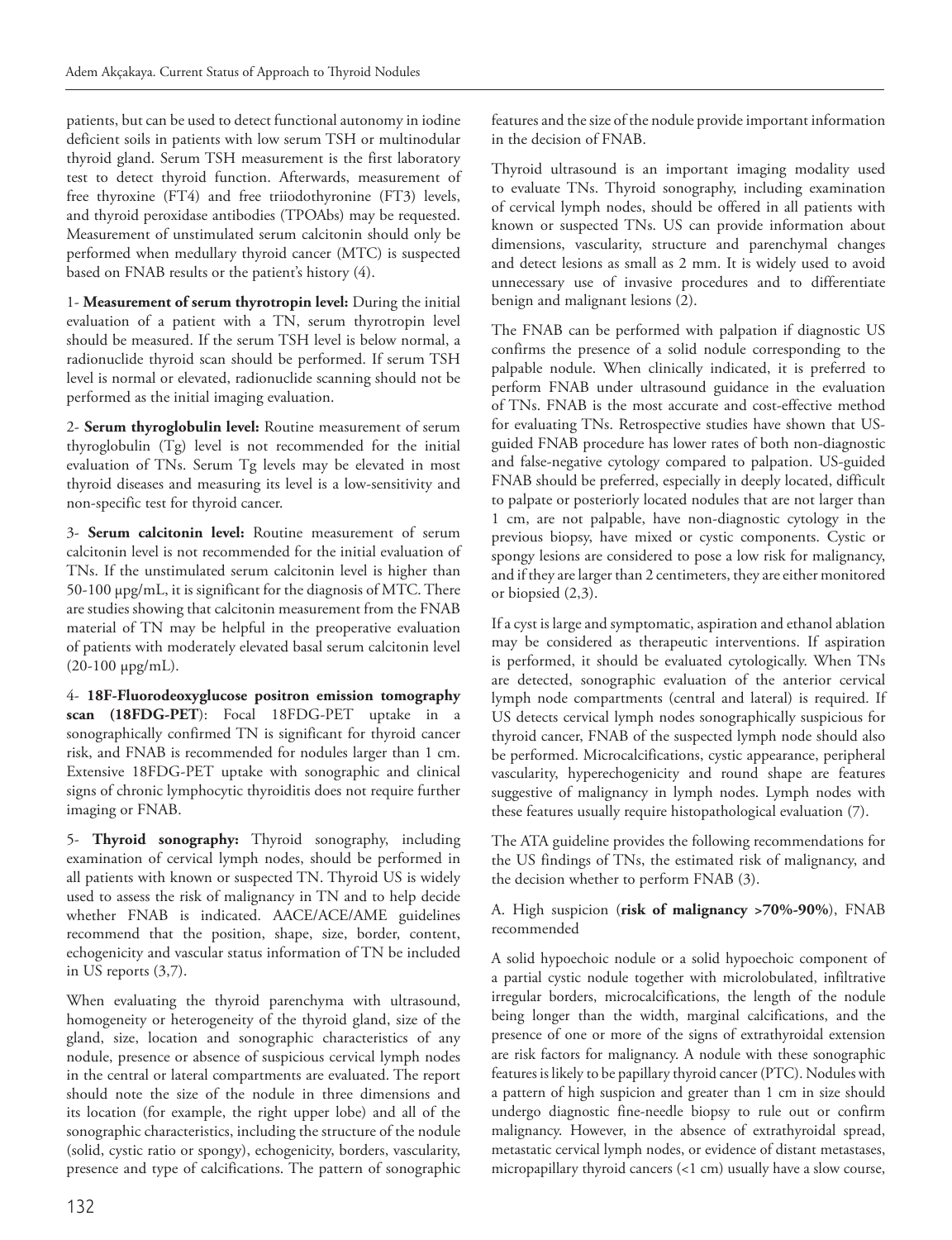although this may depend on the age of the patient. The patient's age and preference can alter the decision-making process.

#### B. Moderate suspicion **(risk of malignancy 10-20%)**, FNAB is recommended.

Hypoechoic solid nodule with regular borders without microcalcification, longer nodule length than width, and extrathyroidal extension finding constitute this group. This appearance has the highest sensitivity (60-80%) for PTC but a lower specificity than the previous high suspicion pattern, and FNAB should be considered for these nodules ≥1 cm to rule out malignancy.

#### C. Low suspicion **(risk of malignancy 5%-10%)**, FNAB is recommend if >1.5 cm

There are isoechoic and hypoechoic solid nodules which do not have microcalcification, irregular border, a shape where the neck is longer than the width and evidence of extrathyroidal extension, or there are cystic nodules with eccentric solid areas. Only about 15-20% of thyroid cancers on ultrasound are iso- or hyperechoic, and these are usually PTC or the follicular variant of follicular thyroid cancers (FTC). Less than 20% of these nodules are partially cystic. Therefore, these appearances have a lower probability of malignancy and those less than 1.5cm in size can be followed up.

D. Very low suspicion **(≤3),** consider FNAB if it is >2 cm, followup without FNAB is possible.

Spongy or partial cystic nodules that do not have sonographic characteristics described in low, moderate, or high suspicion samples have a low malignancy risk (<3%). If FNAB is to be performed, the nodule should be at least 2 cm in size. For nodules smaller than 2cm, observation without FNAB may also be considered.

E. Benign **(≤1%)**, FNAB is not recommended

Completely cystic nodules are unlikely to be malignant and diagnostic fine needle biopsy is not indicated. If a cyst is large and symptomatic, aspiration is performed and ethanol ablation may be added in appropriate cases. If aspiration is performed, it should be done in cytological examination (3).

In the cytological evaluation of the material obtained by using FNAB, the **Bethesda classification** is used, which classifies the lesions into 6 main categories with different characteristics. The Bethesda system defines six diagnostic categories, and cancer risk estimation is made in each category based on literature review and expert opinion. These categories are (1) non-diagnostic/unsatisfactory, (2) benign, (3) atypia/ follicular lesion of undetermined significance (AUS/FLUS), (4) follicular neoplasm/suspicious follicular neoplasm (FN/SFN) category including Hurthle cell neoplasm/suspicious Hurthle cell neoplasm, (5) suspected malignancy (SUSP), and (6) malignancy (3).

In the Bethesta classification;

1- Non-diagnostic category represents an inadequate sample with an insufficient number of follicular cells. 2- Benign, normal thyroid tissue showing adenomatous or multinodular goiter nodules, common conditions include adenomatous nodules, Hashimoto's thyroiditis, and subacute granulomatous thyroiditis. 3- Follicular lesion of undetermined significance (FLUS) or atypia of undetermined significance (AUS): the lesions that cannot be determined to be benign are in this category. AUS includes lesions with nuclear atypia and lesions with extensive oncocytic changes, although not sufficient to be classified as a Hurthle cell neoplasm. FLUS includes a combined microfollicular and macrofollicular pattern. 4-Follicular neoplasm or suspicious follicular neoplasm includes microfollicular or cellular adenomas. Because the FNAB samples only a portion of the nodule, surgical excision is required to determine whether the microfollicular lesion is benign or malignant. Microfollicles are defined, colloid is absent or insufficient, and cells are more numerous than in macrofollicular nodules. 5- Suspicion of malignancy: It includes lesions with uncertain malignant features for thyroid cancer. 6- Malignancy: The cytology will differ according to the different types of possible thyroid malignancies. In papillary cancers, microscopy shows large cells with ground glass cytoplasm, prominent nucleoli, and intranuclear cytoplasmic inclusions. In medullary cancer microscopy shows scattered cells with eccentrically displaced nuclei and slightly granular cytoplasm often structured as a teardrop. Anaplastic cancer shows marked pleomorphism, peculiar giant cells, and spindle cells.

How should a surgeon who sees the cytological evaluation in the Bethesda classification interpret these results and what should he do? Non-diagnostic biopsies (Bethesda 1) are considered cytologically inconclusive. If insufficient follicular tissue is obtained, the absence of malignant cells should not be interpreted as a negative biopsy. The FNAB is usually repeated in 4 to 6 weeks. Patients with benign nodules (Bethesda 2) such as macrofollicular and colloid adenomas, nodular goiter, and Hashimoto's thyroiditis are usually followed up without surgery. Initially, periodic US monitoring at increasing intervals of 12 to 24 months is preferred. If US shows highly suspicious findings, FNAB should be repeated within 12 months despite a benign initial biopsy. For nodules with indeterminate cytology (Bethesda 3 and 4), the approach varies with institutional practice. Some institutions take an additional FNAB sample for molecular testing, while other centers repeat the FNAB 6 to 12 weeks later. A radionuclide scan may also be obtained if repeated aspirations show only structural atypia. For nodules in the Bethesda V category with suspected malignancy, treatment should include surgery. Molecular markers should not be used. Bethesda 6 includes papillary cancer, medullary thyroid cancer (MTC), thyroid lymphoma, anaplastic cancer, and metastatic cancer to the thyroid. In these patients, surgery is the appropriate method.<sup>2</sup>

Patients with a solitary nodule larger than 1 cm in multiple nodules should be evaluated in the same way. Each nodule larger than 1 cm carries an independent risk of malignancy and therefore requires a separate FNAB from each nodule.